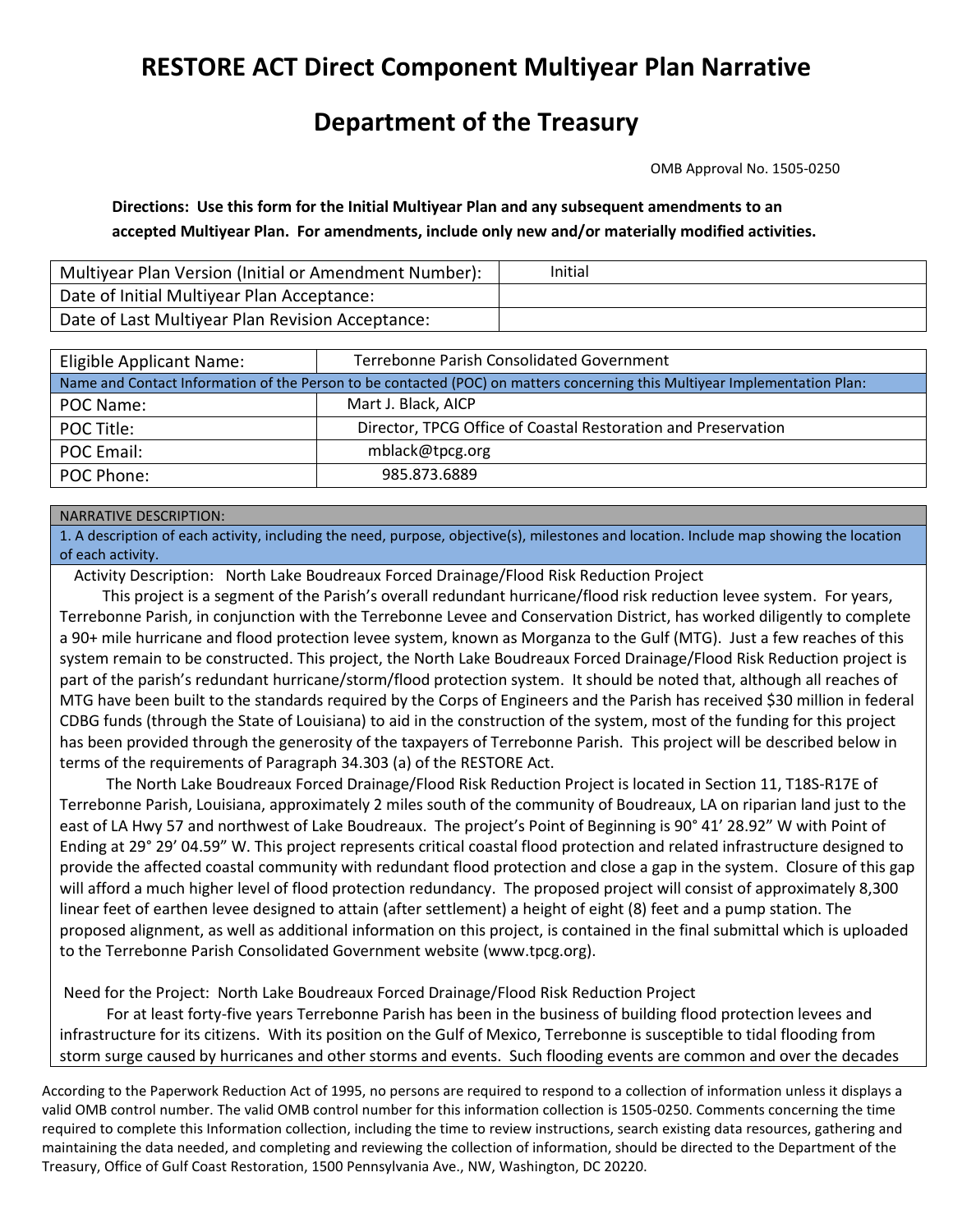have not been infrequent. Terrebonne Parish, despite the network of forced drainage levees and systems around the parish needed a much larger layer of storm surge/flood protection. With the creation of the Terrebonne Levee & Conservation District, a consolidation of the two existing levee districts in the parish at the time, attention was given to the construction of a large hurricane protection levee system that would encompass much of the parish and represent a layer of storm surge protection heretofore unknown in the parish. The Morganza to the Gulf (MTG) levee system was begun in March 2006. Such a system would be complemented by and work in conjunction with the parish's forced drainage/flood risk reduction levees affording the people of the parish a higher level of storm surge/flood protection and greater resiliency.

 This forced drainage/flood risk reduction project is needed to close a gap in the second level of storm surge/flood protection. While it is designed primarily to benefit a particular community in Upper Grand Caillou, it actually benefits the parish at large. It does this by closing a gap in the system which, if left open, could cause additional flooding from storm events in other parts of the parish.

# Purpose: North Lake Boudreaux Forced Drainage/Flood Risk Reduction Project

 The North Lake Boudreaux Forced Drainage/Flood Risk Reduction Project will serve to address several critical purposes in the Terrebonne Basin, with its primary purpose being redundant flood protection from storm surge and storm events, the benefits of which are to accrue to a coastal parish in the Gulf Coast Region. Another purpose is the protection of life and property which will afford this community and the parish a higher level of resiliency. A third purpose is to close a critical gap in the forced drainage/flood risk reduction system. Finally, this project will lower the risk to life and property associated with sea level rise, subsidence, and tropical events that may impact this area from time to time and, in general, improve the long-term economic health of the parish and the region.

# Objectives: North Lake Boudreaux Forced Drainage/Flood Risk Reduction Project

 Construction and operation/maintenance of the proposed North Lake Boudreaux Forced Drainage/Flood Risk Reduction Project infrastructure (levee and pump station) will be critical to the overall success of the project. To that end, the project will aim to maximize benefits to life and property while also providing compensatory mitigation necessary to offset the loss of wetlands caused by location of the proposed levee alignment. The construction of storm protection infrastructure contributes to the overall sustainability and resiliency of the parish and is an eligible activity [§34.201 (g)] of the RESTORE Act. The objectives of the project are the following: Reduce storm surge flood risk to this area of the parish by constructing approximately 8,300 feet of earthen levee to a height of eight feet (after settlement) along with a pump station; Provide a vital link in the parish's overall flood risk reduction system, thus reducing vulnerability to life and property from storm flooding; Increase resiliency and sustainability in the parish; and Provide compensatory mitigation for loss of wetlands in levee footprint.

# Milestones: North Lake Boudreaux Forced Drainage/Flood Risk Reduction Project

 The general milestones for the North Lake Boudreaux Forced Drainage/Flood Risk Reduction Project will be the completion of engineering and design, and permitting by the end of the third quarter of 2018. The mitigation component will be handled and approved soon after through the purchase of approved mitigation credits. Advertising/solicitation, award of contract and start of construction should be completed or underway by the end of the fourth quarter of 2018. Construction is expected to be completed by the end of the second quarter of 2020.

# Location: North Lake Boudreaux Forced Drainage/Flood Risk Reduction Project

The North Lake Boudreaux Forced Drainage/Flood Risk Reduction project is situated on riparian land located east of Bayou Grand Caillou, behind properties fronting on LA Hwy 57 in Section 11, T18S-R17E in Terrebonne Parish, Louisiana. The project site is approximately 2 miles south of the community of Boudreaux, LA and just to the northwest of Lake Boudreaux. The project location is shown as #1 on the map included with this narrative.

Activity Description: Fletcher Technical Community College Water Management/Coastal Restoration Curriculum/Coastal Restoration and Protection Institute (Water Management Work Force Development)

 In order to meet the workforce development needs of Terrebonne Parish and the immediate region as it works to restore its wetlands and coastline, Fletcher Technical Community College (FTCC) will develop a workforce training program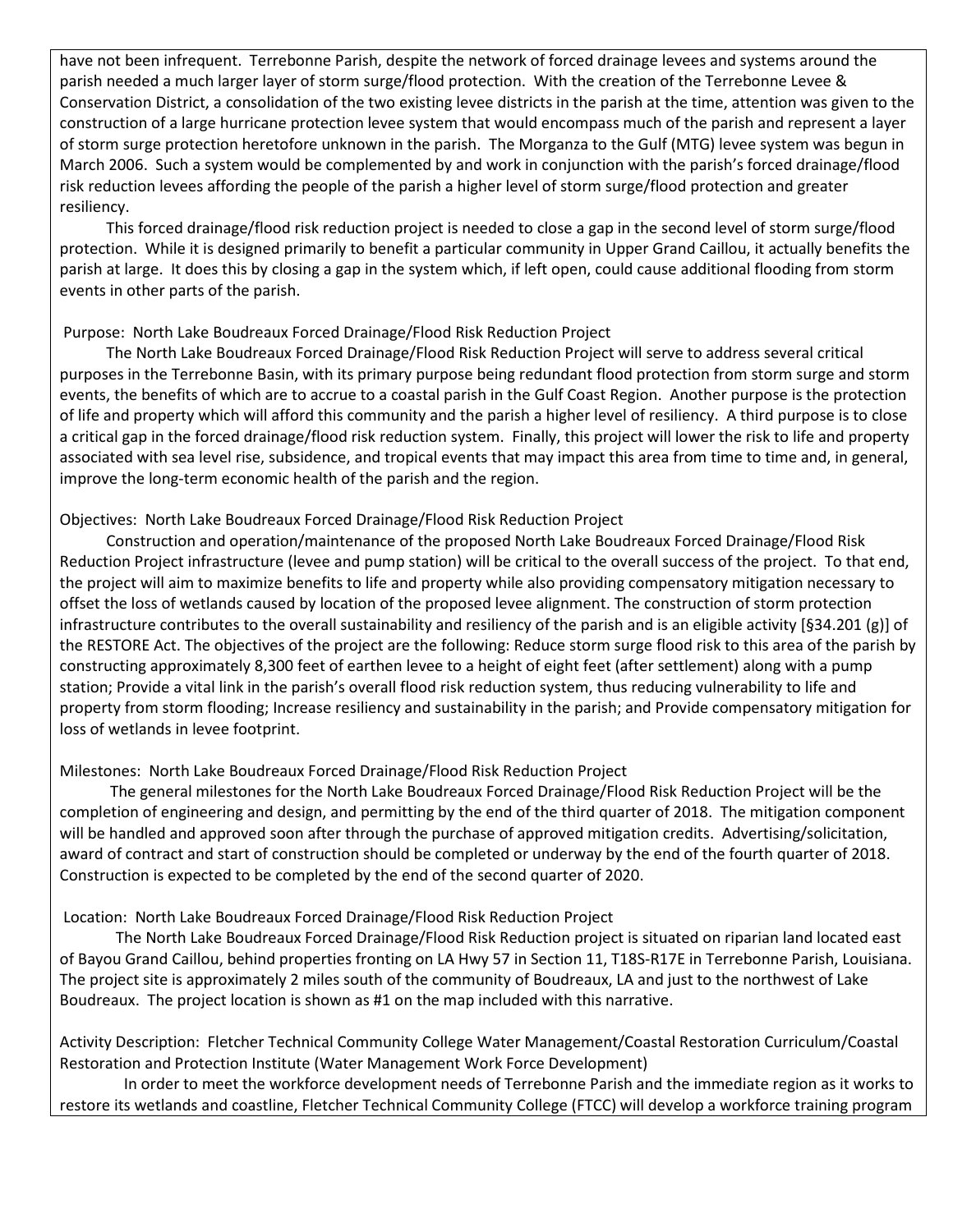and that will help to meet these vital objectives. It is anticipated that this workforce development program will serve as the foundation for the development of a Coastal Restoration and Protection Institute in Terrebonne Parish at Fletcher Technical Community College.

 The workforce development curriculum planned by FTCC will include a series of non-credit training courses to be offered to individuals seeking employment or to better prepare them for employment in the broad area of water management as it relates to coastal restoration and protection. The initial training courses will be provided in a series of course topics that will be offered in forty (40) hours of instruction. This program is to be designed for individuals with skilled trades who are seeking to broaden their employability through additional training in areas specifically related to coastal restoration and protection in Terrebonne Parish and the immediate region.

 In addition, this training program will be designed to encompass a total of ten (10) subjects which will include: Regulations and permitting; Safety; Pipelines; Endangered species; Vegetation and soil types; Dredging; Trenching; Soft skills/job readiness; Introduction to Coastal Restoration and Protection; and Equipment for coastal projects. Those successfully completing the curriculum will be awarded a certificate of completion from FTCC.

#### Need for the Project: Water Management Work Force Development

 According to data from Greater New Orleans Incorporated (GNO Inc.), a regional non-profit economic development alliance serving southeast Louisiana, there is an increasing demand for a trained workforce in the areas of water management, coastal restoration, and coastal preservation/protection. Within the broader "Super Region" as defined by GNO Inc., the total number of jobs related to these fields is expected to top 30,000. In addition, projects funded under the RESTORE Act alone are expected to create 13,500 new jobs in Terrebonne and the immediate region, a significant increase. GNO Inc. provides data that illustrate the need for workforce training in these areas of demand: 52% of the jobs will be middle skilled positions that require more than a high school diploma but less than a Bachelor's degree; approximately 1 in 5 (20%) of current water management workers are aged 55 or older; of the 13,500 new jobs, nearly 6,600 (49%) of these positions will be middle skilled openings.

# Purpose: Water Management Work Force Development

 The purpose of the Coastal Restoration and Protection Institute (The Institute) at Fletcher Technical Community College is to provide workforce development for the Bayou Region (Terrebonne, Lafourche, St. Mary and Assumption Parishes) that prepares workers for jobs in the broad area of water management which includes coastal restoration and preservation. The program is structured to offer credentials that are both industry and workforce based. These levels of training and preparation provide individuals with a well-designed and seamless pathway to the workforce.

 The Institute will launch with a series of courses designed to adapt an individual's training in a skilled craft to the work of coastal restoration and preservation projects. This program is designed so that individuals can take the entire course package for a solid foundation leading to employment in this industry. Also, the program includes Fletcher's existing 3D Simulator in its Virtual Research Lab. This tool can help students to develop, design, and create 3D animations and simulations to accelerate understanding and teaching of fluid behavior, assist in problem-solving via practical applications of 3D technologies, and illustrate scenarios prior to construction of marine or coastal structures sometimes used in coastal restoration and preservation.

 Although this workforce development program component of the Terrebonne Parish MYIP will be open to all students without discrimination who wish to complete the training, in keeping with its admission policies, FTCC will reach out to underrepresented groups such as veterans, underemployed workers, unemployed individuals, displaced workers, minority populations, and seasonal workers to generate interest in the program and attract students from these demographics. The goal is to provide short-term training to all students who are interested in gaining skills in a high demand, high wage field, skills that will allow individuals and families to prosper in the new economy which holds a great deal of promise for regional residents.

# Objectives: Water Management Work Force Development

 The objectives of the workforce development program and training are to increase the number of individuals within Terrebonne Parish and the immediate region who are effectively trained for the jobs created by the implementation of RESTORE-funded projects as well as jobs in the broad area of water management. The Institute of FTCC has a core goal of training the citizens of the Bayou Region in order to provide a local and regional workforce that is intimately familiar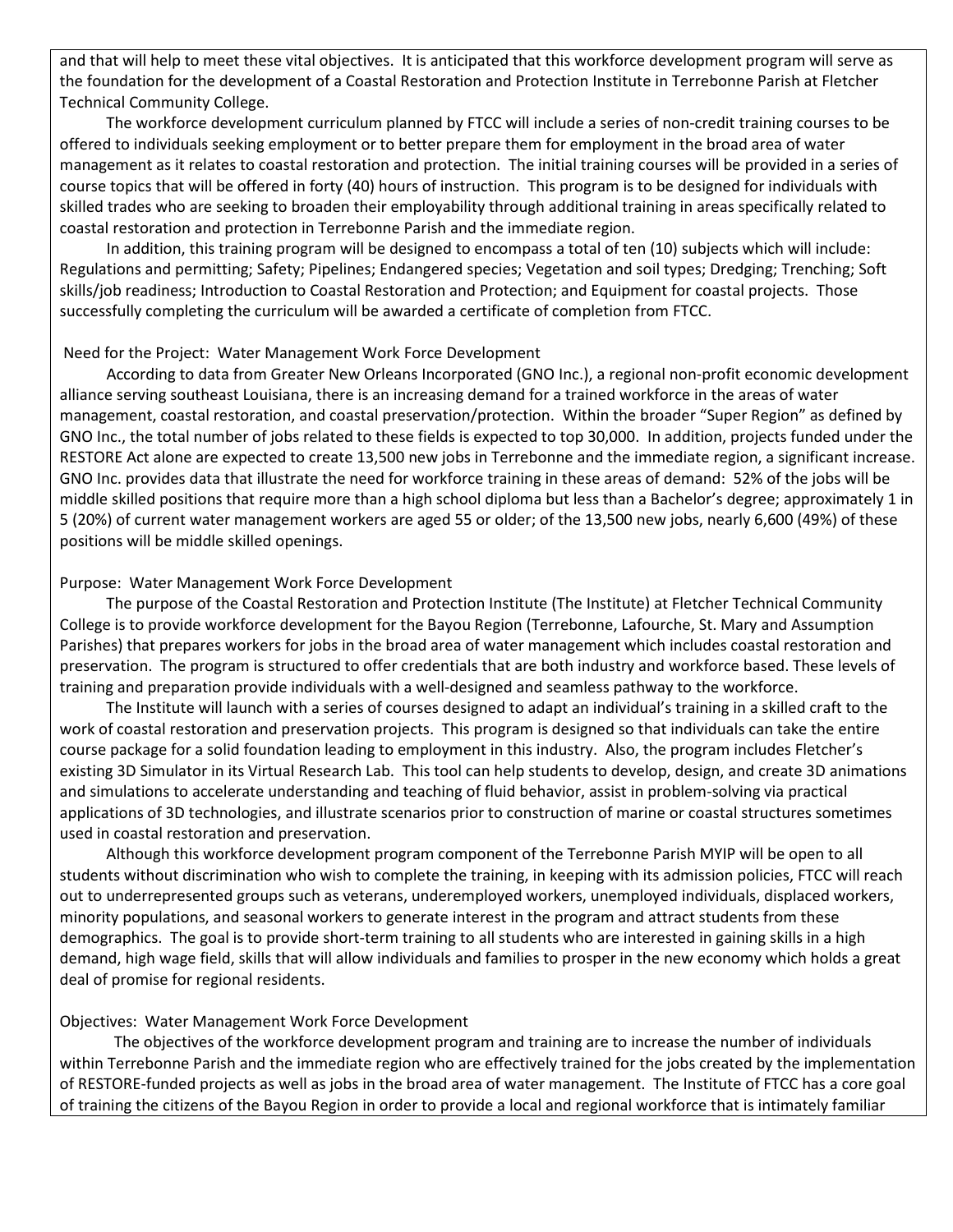with the local landscape and one that can be easily hired by local firms engaged in coastal restoration and preservation work.

The FTCC Institute's proposed workforce development program will train fifty (50) individuals annually with twenty-five (25) participants in each training course. The program entails the offering of a training course each fall and spring annually for three (3) years. The result, at the end of this 3-year period, will be 150 individuals trained to fill middle skilled positions on water management projects throughout the parish and region.

### Milestones: Water Management Work Force Development

 Milestones for the Water Management Workforce Development Project include the successful completion of training twice a year for a period of three years. This will include the successful completion of the workforce training by 50 students per year for a total of 150 individuals over the three-year run of the program. These individuals will be trained for the middle-skilled jobs that are expected to be produced in the local and regional economy in the broad field of water management and coastal restoration and preservation.

# Location: Water Management Work Force Development

 Project activities associated with the water management workforce development program, particularly classroom instructional activities, will take place on the campus of Fletcher Technical Community College, located at 1407 Hwy 311, Schriever, Louisiana 70395. This campus is located in Terrebonne Parish (see #2 on the map at the end of this narrative) but is readily accessible from all parts of the immediate region.

2. How the applicant made the multiyear plan available for 45 days for public review and comment, in a manner calculated to obtain broad-based participation from individuals, businesses, Indian tribes, and non-profit organizations, such as through public meetings, presentations in languages other than English, and postings on the Internet. The applicant will need to submit documentation (e.g., a copy of public notices) to demonstrate that it made its multiyear plan available to the public for at least 45 days. In addition, describe how each activity in the multiyear plan was approved after consideration of all meaningful input from the public and submit documentation (e.g., a letter from the applicant's leadership approving submission of the multiyear plan to Treasury or a resolution approving the applicant's multiyear plan).

Availability of Plan for Public Participation and Comment.

 This draft Terrebonne Parish Multiyear Implementation Plan, was made available to the public in a number of locations around the parish for a period of 45 calendar days beginning on August 1, 2017 and running through September 14, 2017. Public Notice was placed in the local newspaper of record (the Courier) advertising the availability of the plan document at various locations in the Parish. The public notice in the newspaper ran for five consecutive days, beginning July 31, 2017 through August 4, 2017. Certification of Publication is contained in Appendix B of the Detailed Narrative. The locations where the draft MYIP was available for public review included the Nicholls State University Library, the Fletcher Technical Community College Library, the Terrebonne Parish Public Library and each of its eight (8) branches (North Terrebonne, Bourg, Chauvin, Dularge, East Houma, Gibson, Dulac, and Montegut), the Terrebonne Parish Council Office (6th Floor, Government Tower Building) and the TPCG Office of Coastal Restoration and Preservation (7th Floor, Government Tower Building). In addition, the draft MYIP was made available to the public at the local headquarters of the United Houma Nation and the Biloxi-Chitimatcha-Choctaw Tribe, and various business-oriented and non-profit organizations around the Parish including the Houma-Terrebonne Chamber of Commerce, the South Central Industrial Association, the Morganza Action Coalition, Restore or Retreat, the South Louisiana Wetlands Discovery Center, and the South Central Planning & Development Commission. Notice was also placed on official governmental bulletin boards near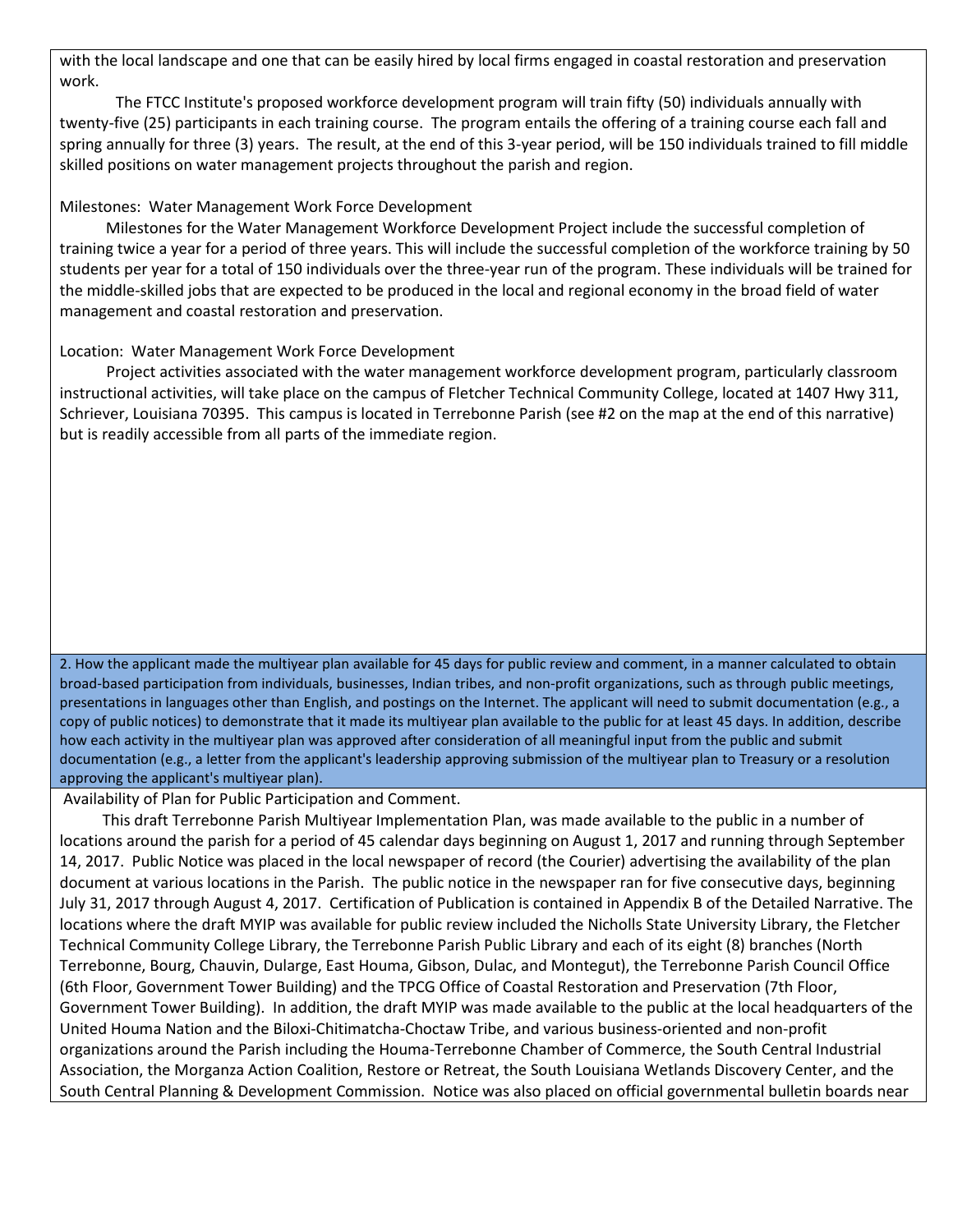the Terrebonne Parish Council Meeting Room and on the Terrebonne Parish Consolidated Government website (www.tpcg.org/myip). Through these notices, the public was informed that comments on the Parish's Multiyear Implementation Plan would be accepted from August 1, 2017 through September 14, 2017, and could be submitted via email t[o mblack@tpcg.org](mailto:mblack@tpcg.org) or via regular mail to: TPCG-Coastal Restoration & Preservation, Attn: Mart Black, P.O. Box 2768, Houma, LA 70361. Although no public comments were received during the comment period, it was clearly stated that all meaningful comments received during the public comment period as well as those voiced or submitted in writing at the public meetings held to consider resolutions of approval of the MYIP would be carefully considered and included in an appendix with the final submittal to Treasury. Prior to approving the MYIP by resolution at its September 21, 2017 regular meeting, the Houma-Terrebonne Regional Planning Commission (H-TRPC) afforded the public an opportunity to comment on the plan. The public offered no comments at this meeting and the H-TRPC adopted a resolution at this meeting approving and adopting the MYIP and urging the Terrebonne Parish Council to do the same. The Terrebonne Parish Council held its Regular Meeting on September 27, 2017, and provided the public another opportunity to comment on the plan before considering and adopting a Resolution to approve the MYIP. No public comments were received. The agendas and meeting dates of both the Houma-Terrebonne Regional Planning Commission and the Terrebonne Parish Council were published in advance of both meetings and made available to the public, as per state law.

 As eligible parish projects in the future are selected for and assigned funding under the Parish's RESTORE Act Direct Component, this Multiyear Implementation Plan will be amended to add these projects. Such amendments will undergo the same procedure for public comment and official approval as detailed above.

3. How each activity included in the applicant's multiyear plan matrix meets all the requirements under the RESTORE Act, including a description of how each activity is eligible for funding based on the geographic location of each activity and how each activity qualifies for at least one of the eligible activities under the RESTORE Act.

 The projects described herein and included in Terrebonne Parish's Multiyear Implementation Plan for the use of its RESTORE funds, are designed to generate benefits that will accrue to a Gulf of Mexico coastal parish impacted by the BP/Deep Water Horizon Oil Spill. Not only is Terrebonne Parish located in the Louisiana Coastal Zone, but it is situated on the Gulf of Mexico as a coastal parish. This makes projects which are otherwise eligible for funding under the RESTORE Act, also eligible by virtue of their geographic location. The North Lake Boudreaux Forced Drainage/Flood Risk Reduction project is an eligible activity since it is designed to provide coastal flood protection and related infrastructure through the construction of approximately 8,300 feet of earthen levee and a pump station.

 The Fletcher Technical Community College Water Management/Coastal Restoration Curriculum/Coastal Restoration and Protection Institute program is an eligible activity under the RESTORE Act since it is designed to provide workforce development to individuals completing the training program whose purpose is to impart the specific skills needed for employment in the area of coastal restoration and protection.

4. Criteria the applicant will use to evaluate the success of the activities included in the multiyear plan matrix in helping to restore and protect the Gulf Coast Region impacted by the Deepwater Horizon oil spill.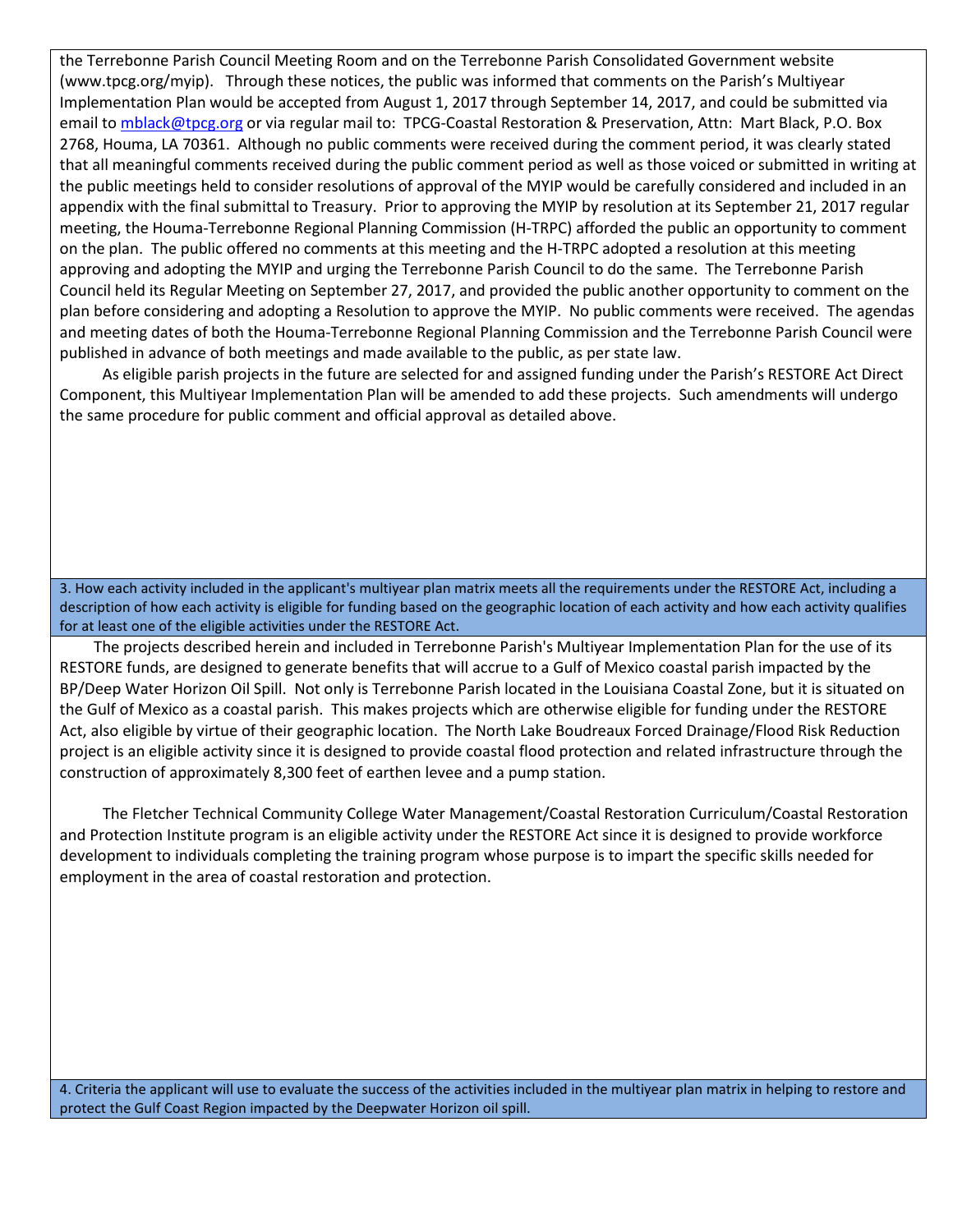North Lake Boudreaux Forced Drainage/Flood Risk Reduction Project:

 This project is intended to protect life and property from storm surge and storm-related flooding events. It also closes a critical gap in the parish's redundant flood protection system. The protection offered by the proposed levee alignment and pump station will result in improved sustainability and resiliency under project conditions for the immediate area as well as other areas of the parish. In order to effectively present a solution for the storm surge and flooding problems discussed herein, the project should meet these requirements: 1) fulfill the purpose for which it is to be designed; 2) address the storm surge and flooding problems identified; 3) meet the objectives described elsewhere in this MYIP; 4) minimize the need for compensatory mitigation to the maximum extent practicable; and 5) from an evaluation standpoint, the project should be complete, effective, efficient and acceptable. This project succeeds in accomplishing all of these requirements. The project also meets the four required evaluation criteria: 1) acceptability; 2) completeness; 3) efficiency, and 4) effectiveness. The North Lake Boudreaux Forced Drainage/Flood Risk Reduction project will address the objectives established for the project, and through operation and maintenance performed by the Terrebonne Parish Consolidated Government, will be capable of consistently and reliably providing the level of flood protection that will aid efforts to improve the sustainability and resiliency of the parish. The other stated criteria are also fulfilled by the construction of this project. These are:

 a. Ensuring that the total quantitative and qualitative benefits accruing to sustainability and resiliency are equal to or exceed the total short-term impacts associated with construction of the project. Further, the short-term impacts from construction will be offset through compensatory mitigation as necessary and as required by the Louisiana Department of Natural Resources and/or the U.S. Army Corps of Engineers.

 b. Exhibiting the capability of being physically implemented with ample consideration given to the safety, health, and social wellbeing of the affected communities. The safety, health and social wellbeing of the affected communities will be improved as a result of this project.

 c. Ensuring that the historical, archeological, and other cultural resources are preserved. All contracts associate with this project will contain provisions that will ensure that the project area is free from cultural and historic remains. Clauses in each contract will provide guidance to contractors on the appropriate actions to be taken should cultural and historic remains be uncovered at any stage of the project.

 d. Ensuring that the project is effective. This project will make a significant contribution to addressing specific storm surge and flood risk reduction issues and problems in the parish.

 e. Ensuring the overall efficiency of the project. Efficiency is the measure of this project that renders it the most cost-effective means of alleviating the identified problems while realizing the objectives of the project.

Regarding the four evaluation criteria, the project exhibits the following:

 1) Acceptability: the project is acceptable to both Federal and non-Federal entities and the public, and is compliant with existing laws, regulations, and public policies;

 2) Completeness: the project ensures that the total quantitative and non-quantitative beneficial ecological effects are equal to or exceed the total short-term effects associated with construction, that is, the short-term construction impacts will be offset by compensatory mitigation for impacts to natural resources. An additional measure of completeness is that the project is capable of being physically implemented and considerate of the safety, health, and social well-being of the affected communities. Actually, the project will improve the safety, health and social well-being of the affected communities by greatly reducing the risk associated with flooding from storm surge and other storm events, thereby improving the resiliency of the affected community. Thirdly, the project ensures the preservation of historical, archaeological, and cultural resources of the area by creating awareness and describing procedures to be followed in each contract should such cultural resources be encountered during construction.

 3) Efficiency: the project provides the most cost-effective means of achieving its flood risk reduction objectives while addressing the problems identified; and,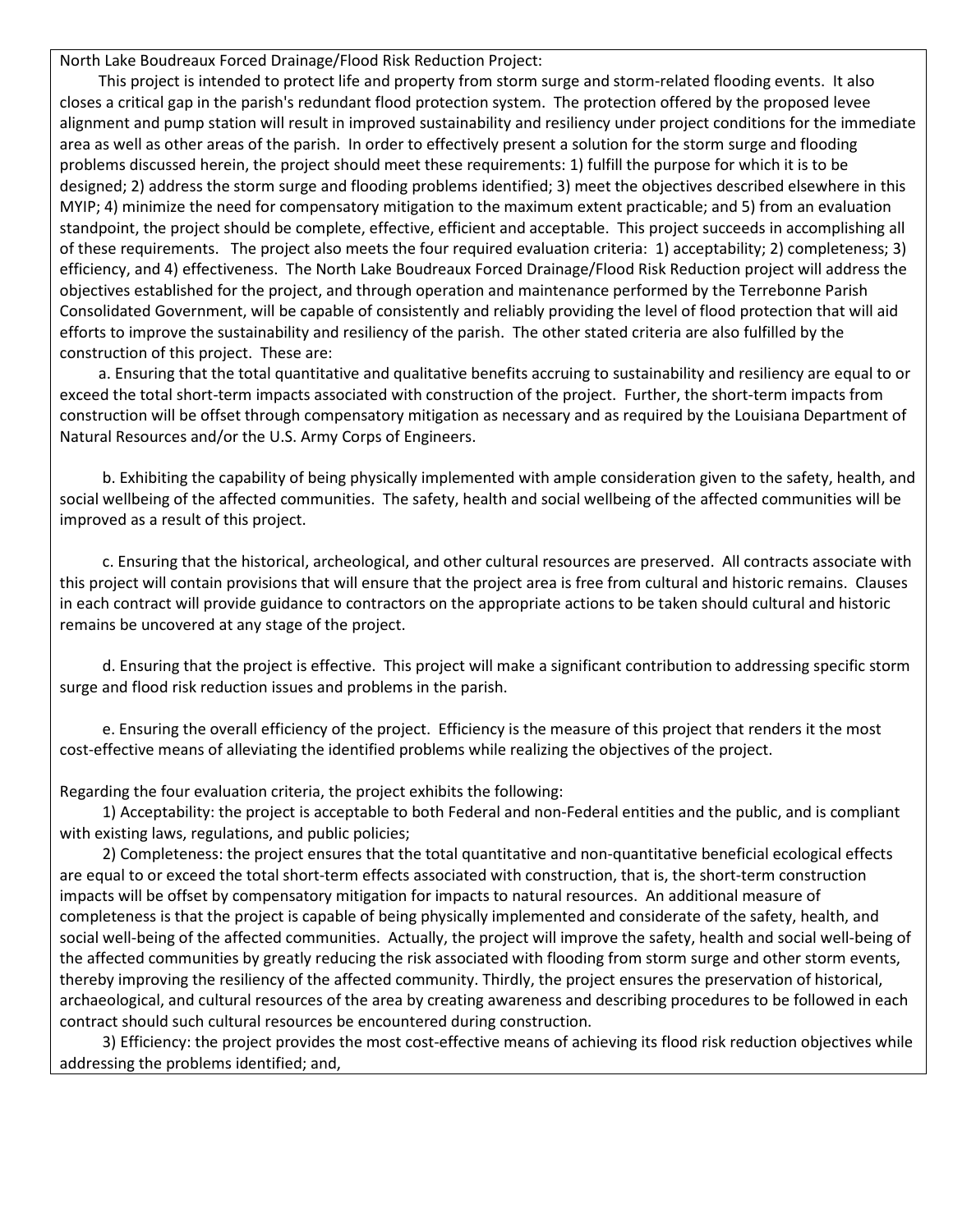4) Effectiveness: the project will make a significant contribution to addressing specific flood risk reduction problems in Terrebonne Parish, providing improved protection to life and property and improving resiliency. Construction and maintenance of this project will be a major factor in evaluating its overall success.

Fletcher Technical Community College Water Management/Coastal Restoration Curriculum/Coastal Restoration and Protection Institute (Water Management Workforce Development):

 The evaluation of the Water Management Workforce Development Program will be assessed through a number of measures specific to the program and presented to Terrebonne Parish on an annual basis. The assessment measures will include: number of students participating in each training session; the number of students who successfully complete the course; the number of students who do not successfully complete the course; and the number of students who become employed in the areas of water management and coastal restoration and preservation. Through an exit survey to the extent possible, Fletcher Technical Community College will attempt to learn the reason(s) students fail to complete the course of study and make adjustments to the training curriculum as necessary or appropriate.

#### 5. How the activities included in the multiyear plan matrix were prioritized and list the criteria used to establish the priorities.

 With the initial availability of funds from the RESTORE Act for Terrebonne Parish, local officials (Parish President, Parish Manager, Coastal Restoration Director) began to discuss priorities for additional flood risk reduction projects which could meet immediate needs and be eligible for funding under RESTORE utilizing these and other available funding sources. Flood risk reduction has long been a high priority for Terrebonne Parish. The immediate need in the parish was determined to be a levee and pump station project that would close a critical gap in the parish's overall redundant forced drainage/flood risk reduction system. Given the amount of money necessary to pay for this project and the availability of other funding sources (parish capital funds dedicated to this flood risk reduction project, the parish's currently available RESTORE Direct Component funds and a relatively small amount of funding from the state's RESTORE Spill Component Parish Matching Program), this critical project was given a high priority by parish government and deemed the best use its available RESTORE funds.

 Since unemployment had risen in Terrebonne Parish as a result of a sustained downturn in the oil and gas industry which accounts for a great deal of employment in the parish, officials looked for ways to provide employment opportunities in other industry sectors for parish residents. One particular area in ascendency at this time and in the future, but lacking trained workers, is the broad area of water management which includes coastal restoration. According to statistics prepared by GNO, Inc., a great number of skilled workers will be needed in this industry in Louisiana, not only to secure the jobs that will be created as emphasis is placed on coastal restoration over the next several decades, but to replace retiring workers in this industry where 20% of current employees are 55 years and older. In addition, while the water management/coastal restoration field needs skilled workers, many of the skills possessed by currently unemployed workers are generally transferable with additional training. For this reason, the development of a workforce development program at Fletcher Technical Community College aimed at training all area residents including the unemployed, underemployed, veterans and underserved population groups in Terrebonne Parish and the immediate region in the skills necessary to secure high-paying jobs in water management/coastal restoration and protection, was given a high priority for the use of the parish's available RESTORE Act funding.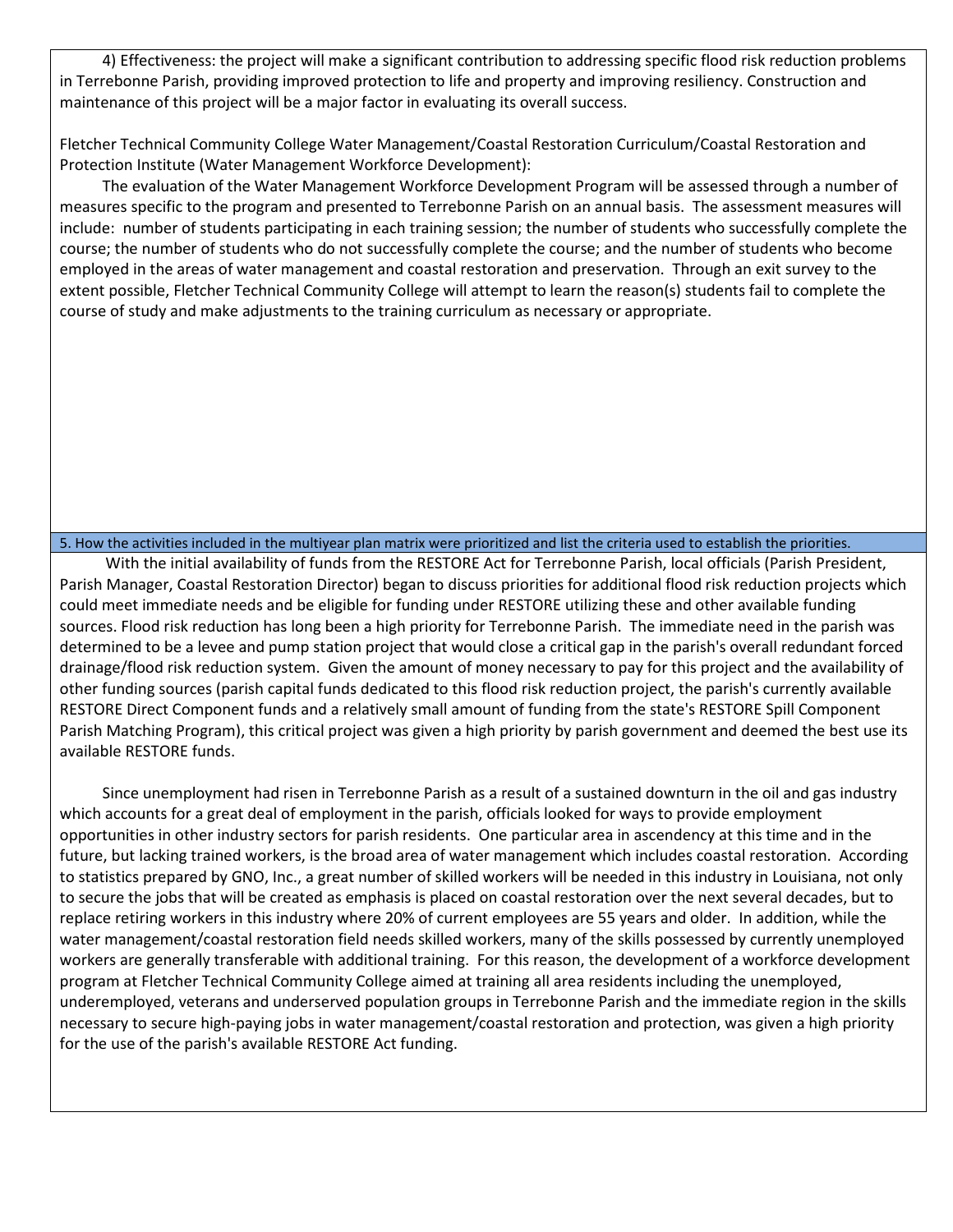6. If applicable, describe the amount and current status of funding from other sources (e.g., other RESTORE Act contribution, other third party contribution) and provide a description of the specific portion of the project to be funded by the RESTORE Act Direct Component.

 In order to support the North Lake Boudreaux Forced Drainage/Flood Risk Reduction project, Terrebonne Parish is allocating \$2,450,386.04 of its available RESTORE funds (Direct Component) to help pay for this project. The remainder of the funds needed to complete this project are budgeted in its 5-Year Capital Budget (Project 09-DRA-66 -- \$5,553,000). However, for this project, the Parish had previously selected an engineering firm to handle the engineering and design work associated with it. The selected engineering firm is being paid with parish funds from this dedicated account. All of the remaining funds in this account, \$4,658,752.00, are to be used in support of this flood risk reduction project. Additional funds needed to complete this project will be acquired through the Parish Matching Fund (Spill Component) offered through the State of Louisiana/Coastal Protection and Restoration Authority. Terrebonne Parish prepared and submitted an application to the State for \$2,558,039.96 from the Parish Matching Fund before the August 2017 deadline. This application is under consideration at this time. In the event Terrebonne Parish is not awarded this grant, the North Lake Boudreaux Forced Drainage/Flood Risk Reduction project will be delayed until additional local funds can be budgeted and/or additional RESTORE Direct Component funds can be applied to support the completion of this project.

 Terrebonne Parish proposes to utilize \$250,000.00 of its available RESTORE Act Direct Component funds to support the Fletcher Technical Community College Water Management/Coastal Restoration Curriculum/Coastal Restoration and Protection Institute program. These funds will be allocated for this program over three years as follows: \$102,500.00 in the first year; \$81,500.00 in the second year; and \$66,000.00 in the third year of the program.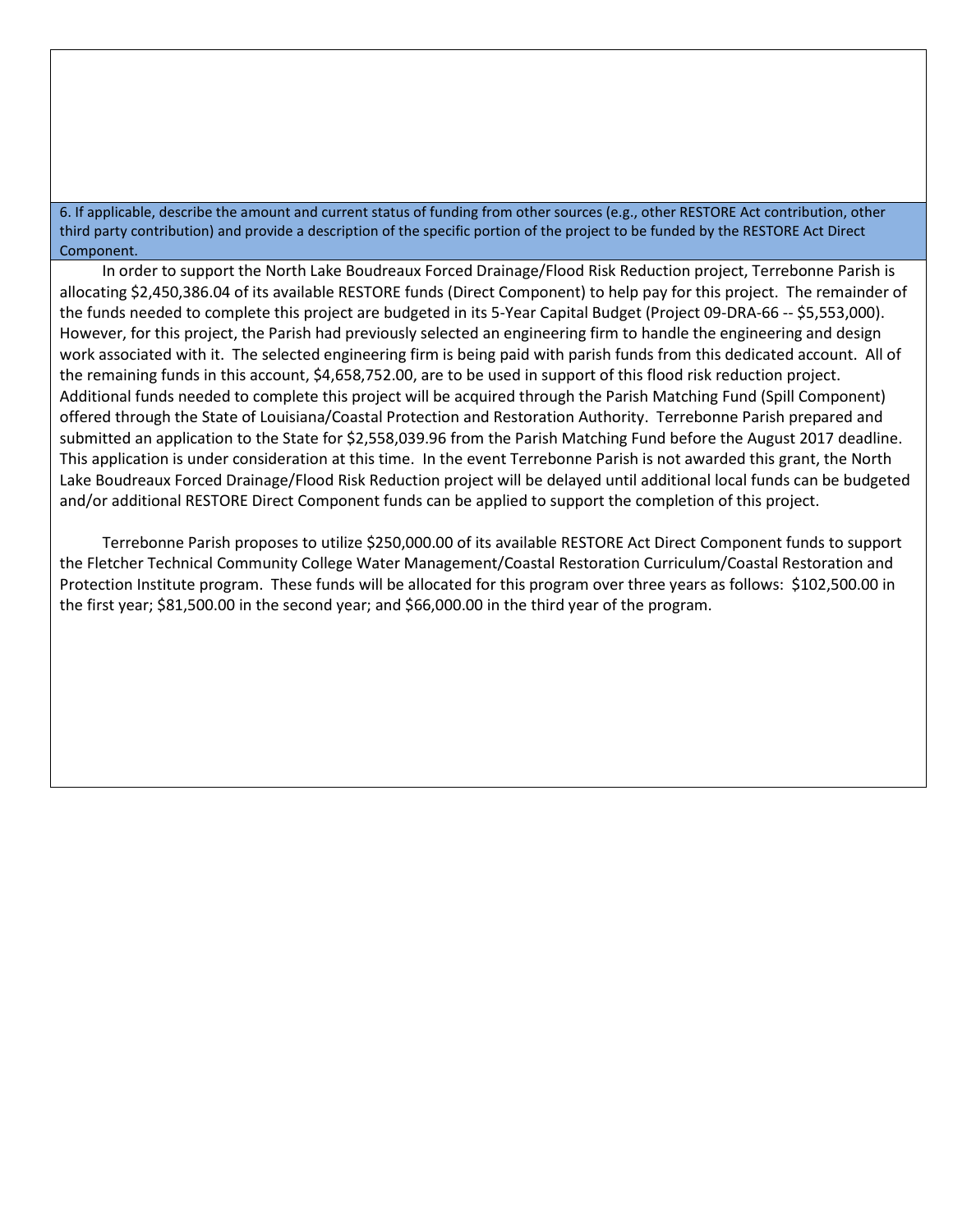| <b>RESTORE ACT Direct Component Multiyear Plan Matrix - Department of the Treasury</b><br>Applicant Name: | Terrebonne Parish Consolidated Government                                                                                                                      |                                                                                                                                     |                                                                                                                    |                                                                                                                                                                   |                |                               |                                                                                                                       |                                     | OMB Approval No. 1505-0250         |  |
|-----------------------------------------------------------------------------------------------------------|----------------------------------------------------------------------------------------------------------------------------------------------------------------|-------------------------------------------------------------------------------------------------------------------------------------|--------------------------------------------------------------------------------------------------------------------|-------------------------------------------------------------------------------------------------------------------------------------------------------------------|----------------|-------------------------------|-----------------------------------------------------------------------------------------------------------------------|-------------------------------------|------------------------------------|--|
| 1. MULTIYEAR PLAN VERSION (INITIAL OR AMENDMENT NUMBER):                                                  |                                                                                                                                                                | IInitial                                                                                                                            | IN/A<br>2a. DATE OF INITIAL MULTIYEAR PLAN ACCEPTANCE (mm/dd/yyyy):<br>2b. DATE OF LAST MULTIYEAR PLAN ACCEPTANCE: |                                                                                                                                                                   |                |                               |                                                                                                                       | In/a                                |                                    |  |
| 3. CUMULATIVE DIRECT COMPONENT ALLOCATION AVAILABLE FOR DISTRIBUTION TO APPLICANT:                        |                                                                                                                                                                | \$2,552,886.04 A. TOTAL ALLOCATIONS PLUS KNOWN FUNDS NOT YET DEPOSITED IN TRUST FUND FOR DIRECT COMPONENT:                          |                                                                                                                    |                                                                                                                                                                   |                |                               |                                                                                                                       | \$11,062,551.64                     |                                    |  |
| 5. Primary Direct Component Eligibia<br>Activity Further Described in Application<br>(Static Field)       | 6. Activity Title (Static Field)                                                                                                                               | 7. Location (Static Held)                                                                                                           | <b>8a. Direct Component</b><br><b>Contribution</b>                                                                 | 8. Estimated Total Funding Contributions For Proposed Activity(ies)(refer to Instructions)<br><b>8b, Other RESTORE Act 18c, Other Third Party</b><br>Contribution | Contribution   | <b>8d. Total Contribution</b> | 9. Proposed Start Date<br>mm/dd/www                                                                                   | 10. Proposed End Date<br>mm/dd/yyyy | 11. Status (refer to instructions) |  |
| Coastal flood protection and<br>frelated infrastructure                                                   | North Lake Boudreaux Forced<br>Drainage/Flood Risk Reduction<br>Project                                                                                        | Riparian land east of LA Hwy<br>57 and northwest of Lake<br>Boudreaux in Section 11, T18S-<br>R17E, Terrebonne Parish,<br>Louisiana | \$2,450,386.04                                                                                                     | \$2,558,039.96                                                                                                                                                    | \$4,658,752.00 | \$9,667,178.00                | 12-2018                                                                                                               | 06-2020                             |                                    |  |
| Workforce development and job<br>Icreation                                                                | <b>Fletcher Technical Community</b><br><b>College Water</b><br>Management/Coastal<br>Restoration Curriculum/Coastal<br>Restoration and Protection<br>inctituta | Fletcher Technical Community<br>College Campus, 1407 Hwy<br>311, Schriever, LA 70395                                                | \$250,000.00                                                                                                       |                                                                                                                                                                   |                | \$250,000.00                  | 12-2018                                                                                                               | 12-2021                             |                                    |  |
|                                                                                                           | 12. ESTIMATED TOTAL FUNDING CONTRIBUTIONS FOR ACTIVITY(IES) (refer to<br>linstructions)                                                                        |                                                                                                                                     |                                                                                                                    | \$2,700,386.04<br>\$2,558,039.96                                                                                                                                  | \$4,658,752,00 |                               | Please note: Grant awards may reflect non-material changes in proposed dates and<br>\$9,917,178,00 estimated funding. |                                     |                                    |  |

 $\label{eq:2.1} \frac{1}{\sqrt{2\pi}}\int_{\mathbb{R}^3}\frac{d\mu}{\sqrt{2\pi}}\left(\frac{d\mu}{\mu}\right)^2\frac{d\mu}{\sqrt{2\pi}}\frac{d\mu}{\sqrt{2\pi}}\frac{d\mu}{\sqrt{2\pi}}\frac{d\mu}{\sqrt{2\pi}}\frac{d\mu}{\sqrt{2\pi}}\frac{d\mu}{\sqrt{2\pi}}\frac{d\mu}{\sqrt{2\pi}}\frac{d\mu}{\sqrt{2\pi}}\frac{d\mu}{\sqrt{2\pi}}\frac{d\mu}{\sqrt{2\pi}}\frac{d\mu}{\sqrt{2\pi}}\frac{d\$ 

 $\sim$   $\sim$ 

 $\langle \hat{f}^{\dagger} \rangle$  .

 $\frac{1}{2} \sum_{i=1}^{n} \frac{1}{2} \sum_{j=1}^{n} \frac{1}{2} \sum_{j=1}^{n} \frac{1}{2} \sum_{j=1}^{n} \frac{1}{2} \sum_{j=1}^{n} \frac{1}{2} \sum_{j=1}^{n} \frac{1}{2} \sum_{j=1}^{n} \frac{1}{2} \sum_{j=1}^{n} \frac{1}{2} \sum_{j=1}^{n} \frac{1}{2} \sum_{j=1}^{n} \frac{1}{2} \sum_{j=1}^{n} \frac{1}{2} \sum_{j=1}^{n} \frac{1}{2} \sum_{j=1}^{n$ 

 $\mathcal{F}^{\text{max}}_{\text{max}}$